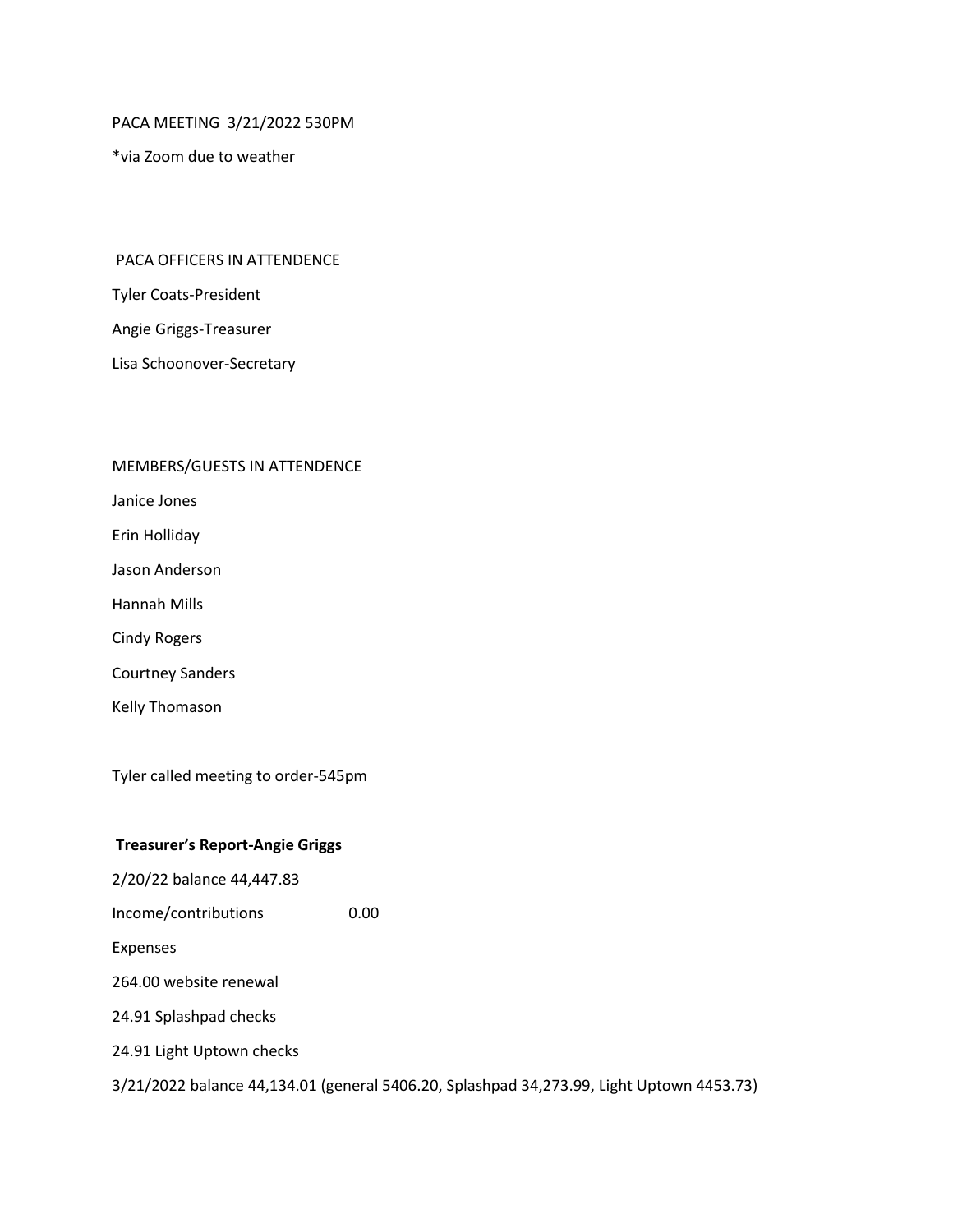**Light Uptown update** - Hannah the Light Uptown Committee is planning a Casino Night benefit fundraiser for June 5-, 2022. There will be casino table games, silent and live auction.

General admission price-50.00 per person

VIP admission-75.00 per person

Table of eight-500.00

Entertainment by Shirley Chauvin, Sylvia Stems, Fil Griggs, & Michelle Crandall

The Vapors will have the bar open. (Individuals are responsible for their chosen refreshments)

# **HS City updates-Erin Holliday…**

City of Hot Springs State of the City Report:

<https://www.cityhs.net/ArchiveCenter/ViewFile/Item/513>

# **HSPD Annual Report:**

<https://www.cityhs.net/DocumentCenter/View/16492/HSPD-2021-Annual-Summary-Report>

# **Information and application for Hot Springs Advisory Boards and Commissions positions**:

<https://www.cityhs.net/881/8995/Advisory-Boards-Commissions-and-Committe>

# **Garland County State and Local Candidate Forum, April 5, 2022 530pm:**

[https://www.facebook.com/events/3154669214746272/?ti=ls\](https://www.facebook.com/events/3154669214746272/?ti=ls/)

# **Misc.**

March 15-City managers ad hoc meeting about the proposed resource center/homeless shelter

And SOQ for downtown parking.

Continuing work in the Gulpha Basin to correct water drainage issue

St. Patrick's Day Parade/Festivities.. no official visitor count yet.

Visitor's center reported 1,175 visitors March 17, 686 visitors March 18, & 689 visitors March 19.

The Arts Advisory Committee has proposed a new mural on the Kollective Koffee Builing at 110 Central Ave. The Historic District Committee is reconsidering the proposal.

If the mural is approved, work will begin in late April and coordinate with Arts in the Park. The artist will also hold a two day mural workshop for high school and college students (PACA will provide drinks and refreshments)